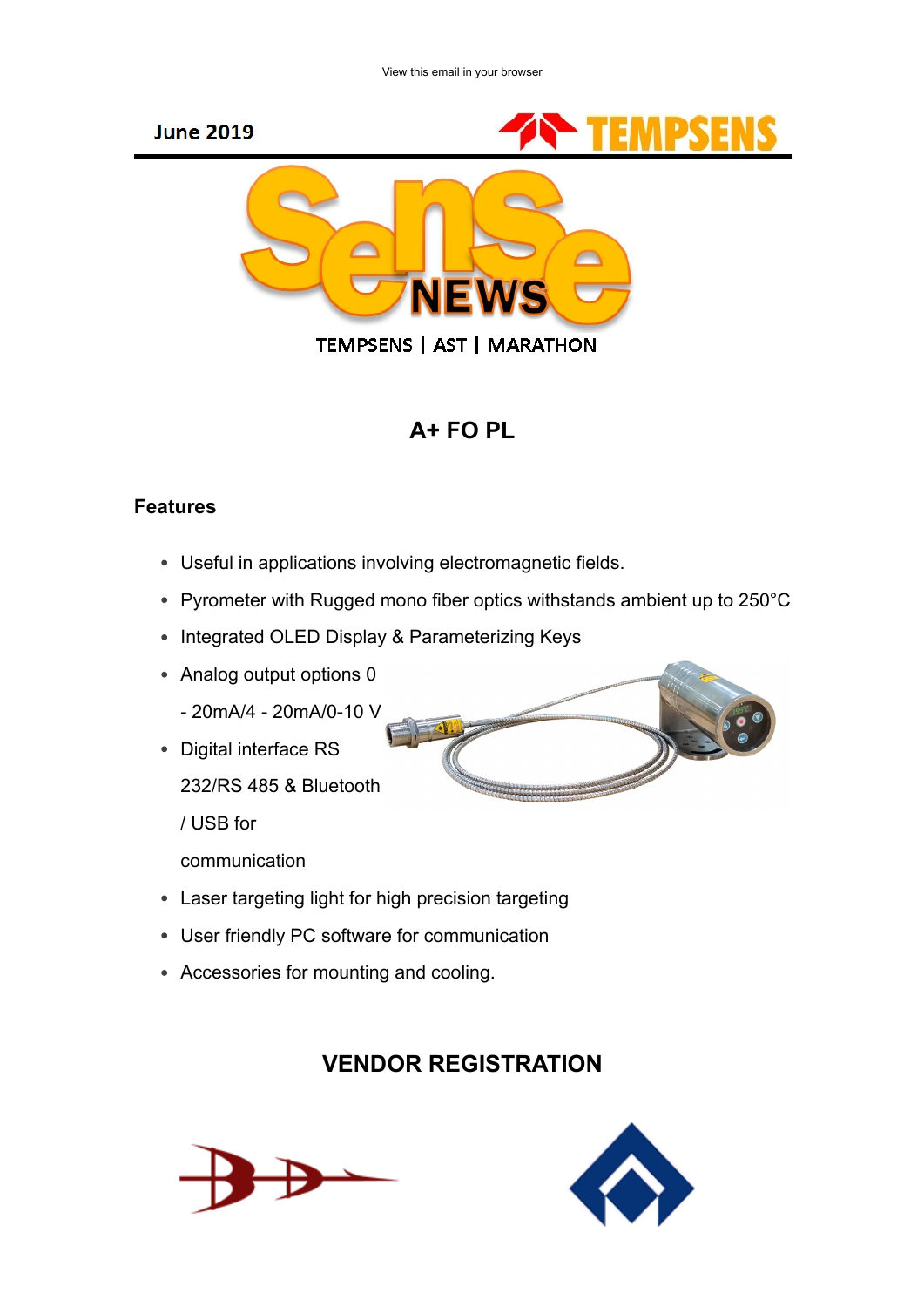Tempsens is registered with Bharat Dynamics Limited - Hyderabad as supplier for supply of RTD, High Temperature Cables, Sleeves and PVC Leads

Tempsens is registered vendor for Steel Authority of India Limited - Bokaro for supply of Temperature Sensors and Thermocouple Assemblies.

## EXHIBITIONS



PharmaLytica 2019 10th to 12th June 2019 BEC, Mumbai - India



OGA 2019 18th to 20th June 2019 Kuala Lumpur, Malayasia



Thermprocess 2019 25th to 29th June 2019 Dusseldorf Germany

## UPCOMING EXHIBITION